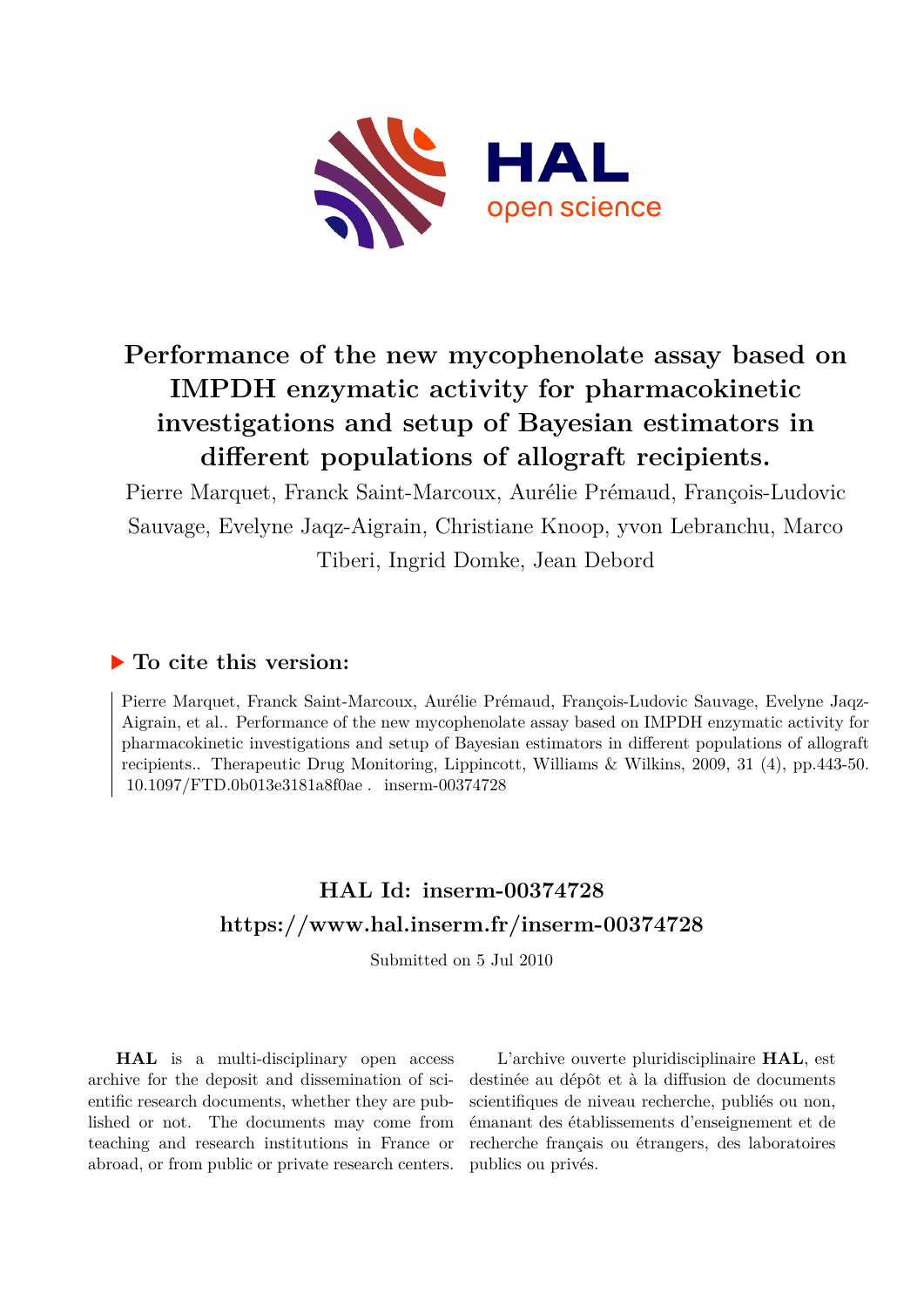# *Performance of the new mycophenolate assay based on IMPDH enzymatic activity for pharmacokinetic investigations and setup of Bayesian estimators in different populations of allograft recipients*

**Pierre Marquet** 1 \* **, Franck Saint-Marcoux** <sup>1</sup> **, Aur**é**lie Pr**é**maud** <sup>1</sup> **, Fran**ç**ois-Ludovic Sauvage** <sup>1</sup> **, Evelyne Jaqz-Aigrain** <sup>2</sup> **, Christiane Knoop** <sup>3</sup> **, Yvon Lebranchu** <sup>4</sup> **, Marco Tiberi** <sup>5</sup> **, Ingrid Domke** <sup>6</sup> **, Jean Debord** <sup>1</sup>

*UNIT-M-U850, Pharmacologie des immunosuppresseurs en transplantation 1 INSERM : U850 , Universit*é *de Limoges , faculte de medecine 2, rue du docteur marcland 87025 LIMOGES CEDEX 1,FR*

*Department of Paediatric Pharmacology and Pharmacogenetics 2 AP-HP , H*ô*pital Robert Debr*<sup>é</sup> *, Paris,FR*

*Departments of Chest Medicine and Clinical Chemistry 3 Erasme University Hospital , Bruxelles,BE*

*Department of Nephrology and Clinical Immunology 4 CHU Tours , Universit*é *Fran*ç*ois Rabelais - Tours , FR*

*Roche Diagnostics 5 Roche Diagnostics , US*

*Roche Diagnostics GmbH 6 Roche Diagnostics GmbH , Mannheim,DE*

\* Correspondence should be adressed to: Pierre Marquet <u850@toulouse.inserm.fr >

#### **Abstract**

**A new MPA assay based on the enzymatic activity of recombinant IMPDH II (the pharmacological target of MPA) with excellent correlation with HPLC has recently been released for the measurement of MPA plasma levels. This study aimed to: (i) compare this new assay with LC-MS/MS for MPA pharmacokinetic studies in different populations of allograft recipients given mycophenolate mofetil (MMF); (ii) develop specific Bayesian estimators for this inhibition assay and test their accuracy; and (iii) compare the resulting MPA area under the curve**  $(AUC_{0-12h})$  **estimates with those of Bayesian estimators developed based on the LC-MS/MS results.**

**Sixty-four adult or pediatric, renal or lung transplant patients who were administered MMF in association with cyclosporine, tacrolimus or sirolimus at different post-transplant periods were enrolled as part of different PK studies. 894 patients**' **samples were analyzed in parallel with the enzymatic MPA assay and a reference LC-MS/MS method. Repeated analysis of quality control samples showed a mean difference of 6**% **between the two assays, while the results obtained in different populations of transplanted patients** showed excellent correlation  $(r^2 > 0.96)$  and small mean relative differences (2.0 to 16.9%). The full profiles obtained with both assays **were adequately fitted using either a two-compartment model with one** "**gamma**" **absorption phase, or a one-compartment model with two gamma inputs. Several PK parameters were significantly affected by the analytical method used. Accurate Bayesian estimators could be specifically developed for the enzymatic MPA assay, using the same three concentration-time points (20 min, 1h, 3h post-dose)** as with LC-MS/MS, with a median bias versus reference (trapezoidal) AUC<sub>0–12h</sub> values of  $-1.3\%$  (range  $-45.2$  to 40.4%) and **83**% **of the patients within** ± **20**% **of the reference. These Bayesian estimates were significantly higher than those obtained with LC-MS/MS in patients on cyclosporine or sirolimus, but not in patients on tacrolimus.**

**MESH Keywords** Adult ; Anti-Bacterial Agents ; pharmacokinetics ; Child ; Cyclosporine ; pharmacokinetics ; Dose-Response Relationship, Drug ; Drug Interactions ; Female ; Graft Survival ; immunology ; Humans ; Immunosuppressive Agents ; pharmacokinetics ; Kidney Transplantation ; Male ; Mycophenolic Acid ; analogs & derivatives ; pharmacokinetics ; Sirolimus ; pharmacokinetics ; Tacrolimus ; pharmacokinetics ; Transplantation, Homologous

**Author Keywords** mycophenolic acid ; monitoring ; enzymatic assay ; LC-MS/MS ; Bayesian estimators.

#### **Introduction**

Mycophenolate (MPA) is an antiproliferative agent that acts by uncompetitive, reversible and selective inhibition of type II inosine monophosphate dehydrogenase (IMPDH II), a key enzyme in the de novo biosynthesis of purines (1 ). MPA is metabolized by glucuronidation primarily to MPA-phenyl-glucuronide (MPAG), which is pharmacologically inactive (2 ), as well as to the presumably toxic MPA-acyl-glucuronide (AcMPAG) (3 –5 ). A wide interpatient and intrapatient variability was reported for MPA pharmacokinetics ( 6 –8 ), leading to the recommendation of therapeutic drug monitoring of mycophenolate mofetil, preferably based on MPA inter-dose area under the concentration-time curve  $(AUC_{0-12h})$  (9,10).

Page 1/10 However, differences in analytical techniques were found to affect plasma MPA measurement. Previous comparative studies between the enzyme-multiplied immunoassay technique (EMIT, Dade-Behring) and LC-MS/MS (11 ,12 ) for the determination of mycophenolate (MPA) in renal transplant patients showed that: when mycophenolate mofetil (MMF) was associated with cyclosporine, EMIT significantly overestimated MPA levels in clinical samples (mean +61.4%, SD 57.94%; median 46.51%, range −27.7 to +422.8%), with large variations depending on patients, time elapsed since transplantation, sampling time and concentration levels (11 ); when MMF was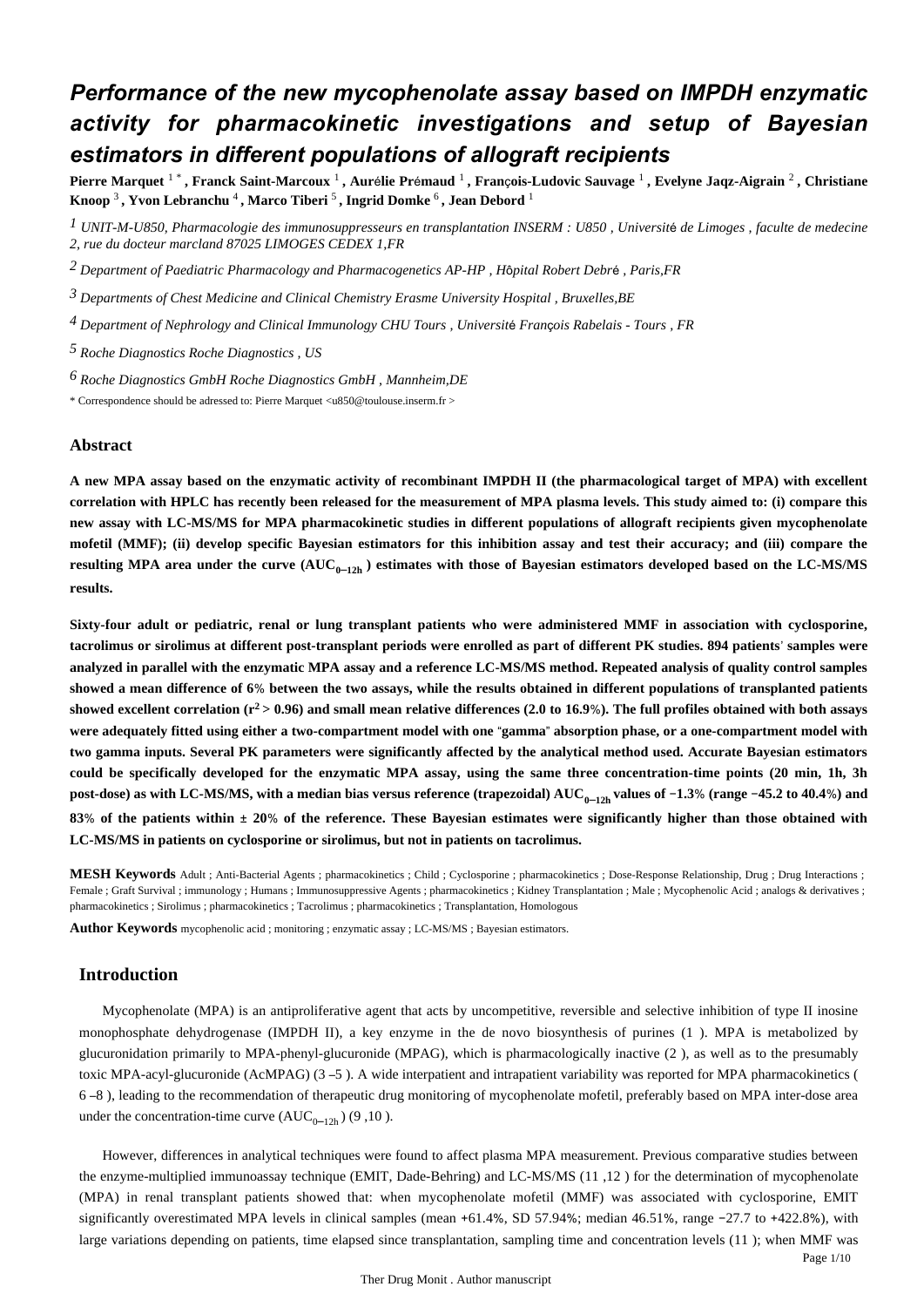combined with sirolimus, the EMIT kit gave a significant but lesser overestimation of  $18.7 \pm 26.8\%$  as compared to LC-MS/MS, also with variations depending on post-transplantation periods (12 ). Therefore HPLC-UV and LC-MS/MS have so far been the standard technologies used for MMF therapeutic drug monitoring. Roche Diagnostics designed and recently released a new MPA assay based on the enzymatic activity of recombinant IMPDH (the pharmacological target of MPA), the Roche Mycophenolic Acid™ assay (called herein 'enzymatic MPA assay'), which was recently shown to precisely measure total MPA plasma levels in the range of 0.31 to 15 mg/l with excellent correlation with HPLC and LC-MS/MS methods and only 5% cross-reactivity with AcMPAG, though it tended to overestimate MPA concentrations near the quantification limit (13 ).

A multi-centre, randomized, prospective trial in 137 de novo renal transplant recipients showed that MMF dose adjustment based on MPA AUC<sub>0-12h</sub> resulted in significantly less rejections in the first year post-transplantation (14). This clinical trial was conducted using pharmacokinetic models and Bayesian estimators specifically set up for plasma MPA levels as determined using HPLC (15 ,16 ), which are now available on the ISBA (ImmunoSuppressants Bayesian Adjustment) website (at https://pharmaco.chu-limoges.fr/abis.htm ) (17 ). The larger, comparative, randomized FDCC trial did not show significant differences between the concentration-controlled and the fixe-dose arms, but the renal transplant patients were much more diverse (adults and pediatrics, on cyclosporine or tacrolimus, with MPA measurements made by HPLC or EMIT) and the tools used for dose adjustment (i.e., multilinear regression equations) were probably not as robust and accurate as Bayesian estimation (18 ). On top of that, physician's compliance with dose adjustment proposals was only 52% in FDCC (18 ), versus 85% on average in the smaller trial (14 ).

The aims of the present study were: (i) to further evaluate the enzymatic MPA assay as compared to a reference LC-MS/MS technique for MPA pharmacokinetic studies in different populations of allograft recipients given MMF; (ii) to develop specific Bayesian estimators for this enzymatic MPA assay and test their accuracy; and (iii) to compare the resulting MPA  $AUC_{0-12h}$  estimates with those of Bayesian estimators developed for LC-MS/MS in the same patients' groups.

#### **Material & methods**

#### **Patients and samples**

Plasma samples were collected from 64 patients who gave their informed consent to participate in one of various pharmacokinetic studies approved by regional ethic committees and authorized by the Agence Française de Sécurité Sanitaire des Produits de Santé, the French Drug Agency. Sampling times ranged from pre-dose to 6–12 h post-dose, at post-transplant periods varying from day 7 to several years. Twenty profiles came from 20 pediatric renal transplant recipients on cyclosporine (beyond one year post-transplantation), 16 profiles from 10 adult renal transplants on cyclosporine (10 early, i.e. within the first three months post-transplant, and 6 late – or stable periods), 30 profiles from 10 adult renal transplants on tacrolimus (collected at D7, M1 and M3), 28 profiles from 14 adult renal transplants on sirolimus (stable post-transplant periods) and 14 profiles from 10 adult lung transplants on tacrolimus (early and stable post-transplant periods).

All samples were kept frozen for a period of time ranging from 2 months to 2 years before the comparison study.

#### **Analytical methods**

The enzymatic MPA assay, based on a two-reagent system, was run on a COBAS INTEGRA 400 system. After sample addition to the reaction mixture, MPA in the sample inhibits IMPDH II that normally catalyzes the conversion of IMP (inosine monophosphate) and NAD (nicotinamide adenine dinucleotide) to XMP (xanthosine monophosphate) and NADH. The enzymatic reaction is monitored by measuring the rate of NADH formation at 340 nm (13 ). MPA concentration is inversely proportional to the rate of NADH formation. The measuring range used in this study was 0.4 to 15 mg/L. Using control samples for total MPA at three levels (0.8, 3.5 and 12 mg/L), the intra-assay CV% was 1.0%, 0.6% and 1.1%, respectively ( $n = 21$ ).

The LC-MS/MS technique employed was previously described in detail (11 ). Briefly, to 100 μL of plasma were added 50 μL of indomethacin (internal standard) at 50 mg/L and 250 μL of a mixture of acetonitrile and 99% pure formic acid (97/3, v/v). After vortex-mixing and centrifugation, 3  $\mu$ L of the supernatant were injected into a Nucleosil C<sub>18</sub>, 5  $\mu$ m (150 × 1 mm ID.) column. The mobile phase, delivered at a flow-rate of 50 µL.min<sup>-1</sup>, was a gradient of acetonitrile in 5mmol/L, pH 3.0 ammonium formate. Detection was performed using a 2000 Q-TRAP tandem mass-spectrometer (Applied-Biosystems/Sciex, Foster, CA, USA) in the negative ion, multiple reaction monitoring mode using the following transitions: MPA (m/z -319 → -191 for quantification and m/z -319 → -275 for confirmation) and indomethacin (m/z -356  $\rightarrow$  -312 for quantification and m/z -356  $\rightarrow$  -297 for confirmation). The limit of detection was 0.05 mg/L and the limit of quantitation (LLOQ) 0.1 mg/L. Linearity was verified up to 30 mg/L ( $r = 0.999$ ). The within-day and between-day precision (CV%  $<$  10% and  $<$  15%, respectively) and accuracy (mean bias  $<$  7% for both) were satisfactory over the calibration range. Samples with MPA concentration > 30 mg/L (upper limit of quantitation) were diluted 1/2 with blank human plasma and re-analyzed.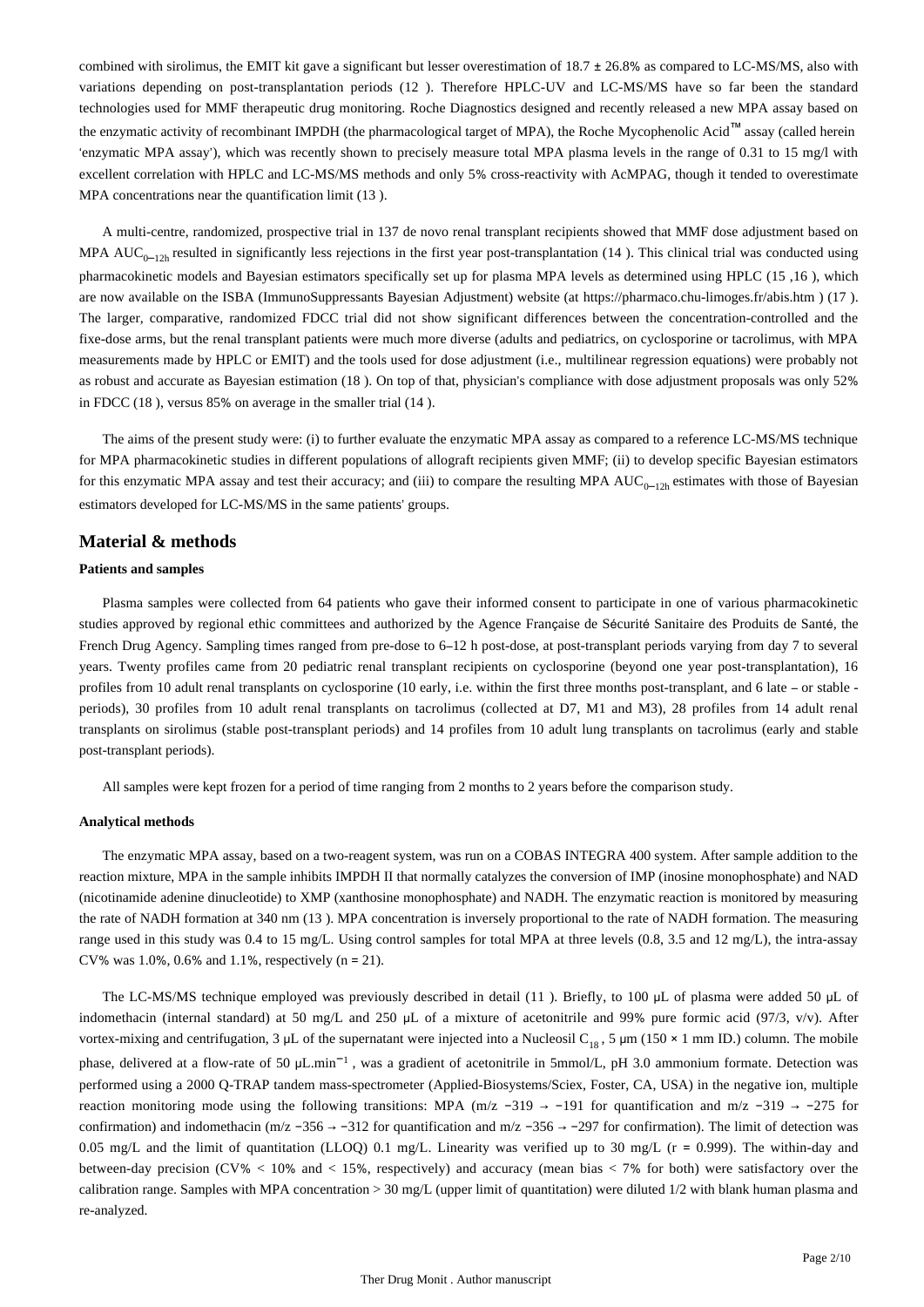#### **Method comparison**

The three QC samples provided by Roche Diagnostics for the enzymatic MPA assay and two commercial QC samples for MPA monitoring (ChromSystems, level I: 1.8 mg/L; and level II: 4.86 mg/L) were analyzed with each batch of patients' samples using both assays, for cross-checking.

Furthermore, six external quality control samples from the International Mycophenolate Proficiency Testing Scheme (3 pools of blank plasma spiked to a known concentration of MPA and 3 pools of plasma from treated patients) were purchased from Analytical Services International (London, UK) in sufficient volumes and analyzed by both methods with 15 different batches of patients' samples.

Patients' plasma samples were thawed in batches and analyzed in parallel, on the same day, with both methods. For the enzymatic MPA assay, samples with MPA concentration above 15 mg/L (upper limit of quantitation) were diluted 1/4 with blank human plasma and re-analyzed.

#### **PK modeling and development of Bayesian estimators**

Two previously published PK models able to fit MPA absorption profiles were tested (15 ): a two-compartment open model with first order elimination and a single gamma input to describe the absorption phase; and a one-compartment open model with first order elimination and a sum of two gamma distributions to describe the absorption phase, theoretically able to describe the double-peak concentration-time curves frequently observed with MPA.

Population parameters were estimated using the iterative 2-stage method (ITS) as implemented in an in-house computer program. Bayesian fitting of the PK model to each individual data set (all available concentrations) employed the simplex algorithm to minimize the individual objective function value:

$$
\Phi = \sum_{i=1}^{n} \left( \frac{c_i - E_i}{S_i} \right)^2 + \left( \theta - \mu \right)^T \sum^{n-1} \left( \theta - \mu \right)
$$

where C<sub>i</sub> denotes an observed concentration, S<sub>i</sub> its standard deviation, E<sub>i</sub> the corresponding theoretical concentration,  $\theta$  the vector of fitted parameters,  $\mu$  the mean parameter values in the reference population, and  $\Sigma^{-1}$  the inverse variance-covariance matrix. The symbol T denotes matrix transposition. The calibration experiments showed that  $S_i$  could be expressed as a power function:  $S_i = 0.015 \times C_i^{-1.2}$ , where  $C_i$  and  $S_i$  are in mg/L. The program used the individual parameter estimates together with their variance-covariance matrix to generate a new set of population parameter estimates. These population estimates were then used as Bayesian priors and refined by successive population iterations until convergence.

For each PK profile, the two PK models (i.e., the two-compartment model with one gamma law and the one-compartment model with two gamma laws) were applied and the best one was selected based on the lowest Akaike criterion (19), calculated as follows:

$$
AIC = \n\pi \times \n\pi (\n\varphi_{\text{min}}) + 2p
$$

where  $\Phi_{\min}$  is the value of the objective function at minimum and p the number of parameters in the model.

Using the appropriate pharmacokinetic model and the final set of population parameter estimates (mean, standard deviation and correlation matrix), maximum a posteriori Bayesian estimators (MAP-BE) were developed as previously described (16 ,20 ), for each group of patients defined by the associated immunosuppressant and post-transplantation period. Every combination of 3 sampling times within the first 3 hours post-dose was tested for MAP-Bayesian forecasting.

#### **Statistical analyses**

Method comparison was performed globally, as well as separately for the different sub-populations. Correlation analysis was conducted using the non-parametric Passing-Bablok method (21 ). The relative difference was calculated as (enzymatic MPA assay-LC-MS/MS)/LC-MS/MS, and normalized relative difference as (enzymatic MPA assay-LC-MS/MS)/mean (enzymatic MPA assay and LC-MS/MS).

For each individual post-transplantation period, the best limited sampling strategies (LSS) for Bayesian estimation were selected on the basis of: (i) the best squared correlation coefficients ( $r^2$ ); and (ii) the lowest bias between observed and estimated AUC<sub>0–12h</sub> (AUC being the main index targeted). Then, for practical reasons, a common LSS over the 3 periods was sought and evaluated. The whole procedure was repeated for MPA PK profiles generated using the enzymatic MPA assay and LC-MS/MS.

The influence of age, transplanted organ, associated drug and post-transplantation period on the relative differences between the two techniques was tested using one-way ANOVA, then two-by-two comparisons for the influence of the associated immunosuppressive drug by the Scheffe test.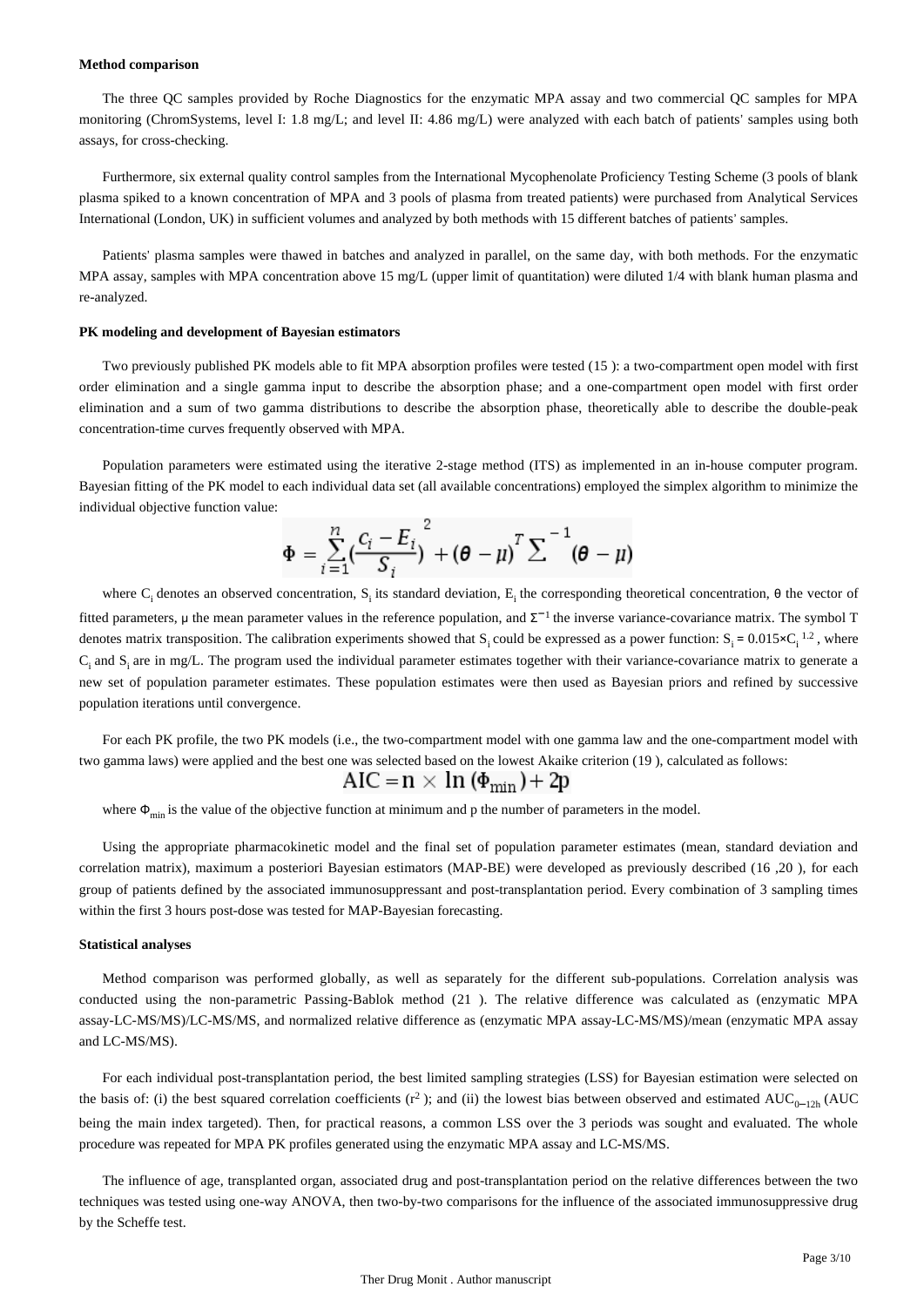Finally, the PK parameters obtained with the enzymatic MPA assay and LC-MS/MS at different post-transplantation periods on the one hand, and the respective Bayesian AUC<sub>0-12h</sub> estimates on the other hand were compared using paired t-tests.

All statistic analyses were performed using Statview 5.0 (SAS Institute Inc., USA).

#### **Results**

The cross-checking of internal quality control samples analyzed routinely with the batches of patients' samples showed that there was no systematic difference between the enzymatic MPA assay and LC-MS/MS and that the inter-assay CVs obtained with the former were always less than those obtained with the latter (table I ). Moreover, repeated analysis (15 or 16 replicates) of spiked or patients' samples from the Mycophenolate International Proficiency Testing Scheme showed a mean difference ≤ 6% between the two assays and lower CV % values with the enzymatic MPA assay than with LC-MS/MS, except for the spiked sample at the highest concentration (table II ). The MPA concentrations as measured by LC-MS/MS in 894 patients samples taken over dosing intervals ranged between BLOQ (i.e., below 0.1 mg/L) and 33.4 mg/L. The concentration measured by the enzymatic MPA assay was lower than 0.4 mg/L, limit of quantitation of the assay, in 29 samples. When comparing the results obtained for the remaining 865 patients' samples, the mean overestimation of the enzymatic MPA assay was 7.8%±12.7% (median 7%, range −19.1 to + 54.5%), translating into mean = 6.8%±11.7% (median 6.8%, range − 21.2 to + 42.8%) for the normalized relative difference (enzymatic MPA assay – LC-MS/MS)/mean (enzymatic MPA assay and LC-MS/MS), with r = 0.9839 and more than 95% samples within −20% to +30% (figure 1 ).

Though samples above 15 mg/L (n = 47) were determined with the same accuracy and precision after dilution with blank plasma as samples in the linearity range (figure 1 ), method comparison within the different sub-groups defined by age, transplanted organ, co-administered immunosuppressant and post-transplantation period (table III ) were limited to the 818 samples with concentration values within the linearity range of the enzymatic MPA assay (0.4 to 15 mg/L), in order to avoid sample dilution as a confusing factor. They showed that the agreement between the two methods was excellent in all cases, with slightly though significantly higher overestimation of the enzymatic MPA assay in adults than in children, in patients on cyclosporine than in those on tacrolimus or sirolimus, and in the stable than in the early (i.e., within the first three months) post-transplantation periods (table III ). In contrast, there was no significant difference between lung- and kidney transplant recipients.

In the study database, 68 PK profiles containing at least 10 concentration-time points could be used to develop PK models and Bayesian estimators. These PK profiles analyzed with both the enzymatic MPA assay and the LC-MS/MS technique were adequately fitted using the same types of PK models as those previously reported for MPA (16 ), though with a different equation for the analytical error, specifically calculated from the assay validation data. In the vast majority of cases, the one-compartment open model with two gamma laws (i.e., two peaks) best fitted the profiles in the early post-transplantation period and the two-compartment open model with one gamma law (i.e., one peak) those in the stable post-transplantation period. Considering this database (n = 668 and 743 concentration values for LC-MS/MS and for the enzymatic MPA assay, respectively), excellent correlation was found between observed and modelled MPA plasma concentrations  $(r^2 = 0.93$  for both methods). However, significant differences in the PK parameter values were found between the models developed for the enzymatic MPA assay and those for LC-MS/MS in patients on cyclosporine: 1 out of 7 parameters in the stable post-transplantation period (namely C0; model with one peak) and 4 out of 8 parameters in the early post-transplantation phase (namely C0, a1, a2 and b2; model with two peaks) were significantly different between the two techniques ( $p<0.01$ ). No significant difference was found in patients on sirolimus or tacrolimus.

Using these PK models, specific Bayesian estimators were then developed for accurate estimation of MPA  $AUC_{0-12h}$  as measured with the enzymatic MPA assay, as well as with LC-MS/MS in the same groups of patients. The best sampling strategy over the different post-transplantation periods and across transplant groups comprised three time points at 20 min, 1h and 3h post-dose, for both analytical techniques.

For the enzymatic MPA assay, depending on the post-transplantation period and concomitant immunosuppressive drug, the median bias of the Bayesian versus reference (trapezoidal) AUCs was −1.3 % (range −45.2 to 40.4%), with 83% of the patients with AUC bias < 20% (figure 2 ). Examples of concentration-time profiles of MPA measured using the enzymatic MPA assay and estimated using the Bayesian method and the 20 min-1h–3h limited sampling schedule are shown in figure 3 . The relative difference in AUC estimates obtained using the enzymatic MPA assay or LC-MS/MS was  $12.3 \pm 15.3$  % on average. The individual relative differences were highest and significant in patients given cyclosporine  $(13.3 - 20.4\%)$ ; p<0.01), moderate and still significant in those on sirolimus (10.1 – 10.8%; p<0.01), lower and not significant in patients given tacrolimus (4.1 – 9.1%; n.s). Figure 4 shows the Bland-Altman (22 ) representation of these relative differences.

#### **Discussion**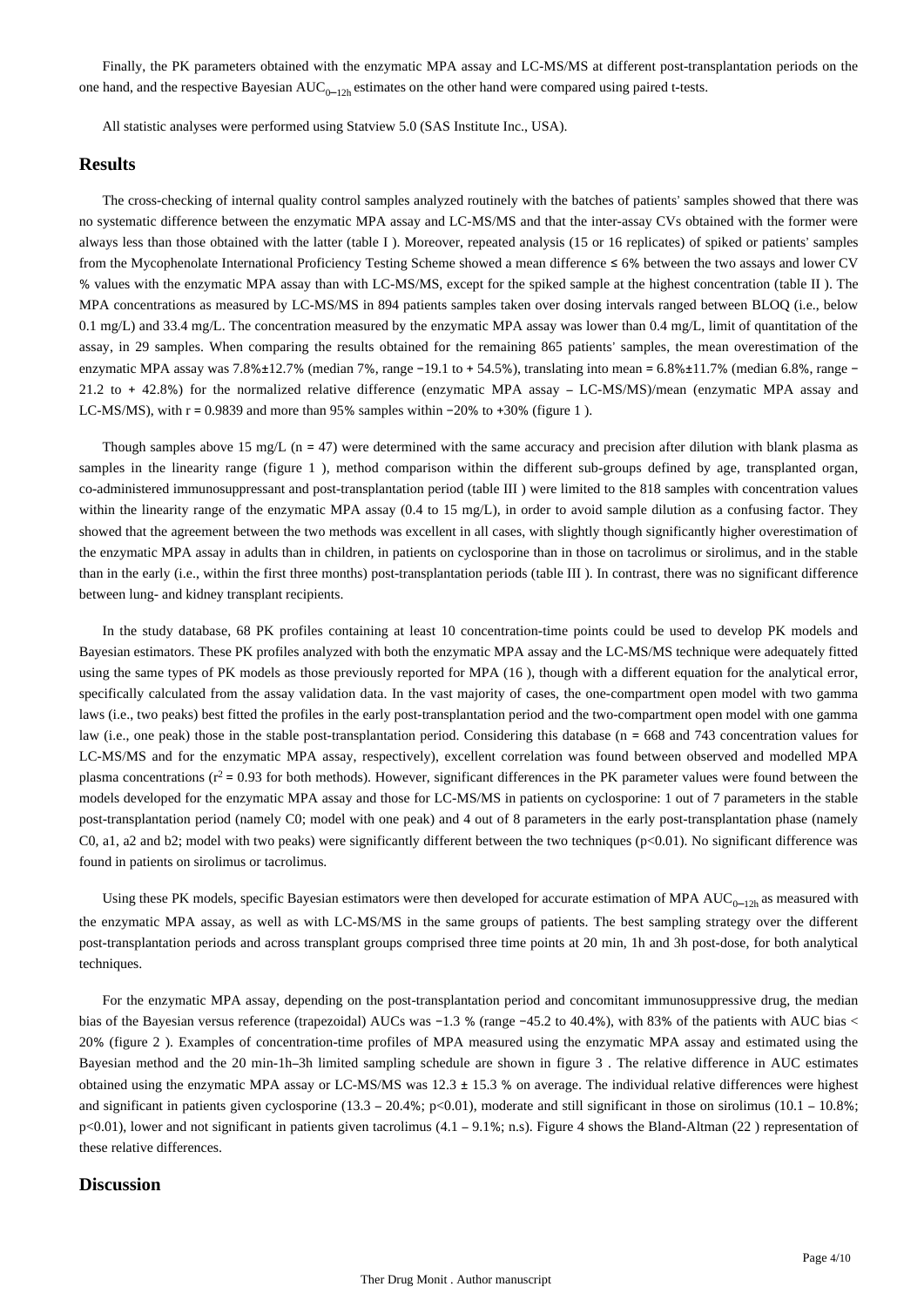The new enzymatic MPA assay tested showed excellent correlation with LC-MS/MS for the determination of total MPA in plasma of adult or pediatric, renal or lung transplant patients under cyclosporine, tacrolimus or sirolimus in the early or stable post-transplantation periods. A negligible systematic bias of about +6% was found between the two techniques when analysing spiked plasma samples routinely, with the enzymatic MPA assay showing better precision.

Full PK profiles may result in very low (down to 0.017 mg/L) to quite high (up to 33.4 mg/L) plasma levels, some of which were out of the analytical range of the enzymatic MPA assay. However, very low concentrations were mainly found for trough levels obtained very early after transplantation, when it is now widely accepted that trough levels have limited significance, at least for MMF dose adjustment ( 10 ). In the present as well as in previous studies (14,16,17), we proposed Bayesian estimators of MPA  $AUC_{0-12h}$  based on plasma samples collected at approx. 20 min, 1h and 3h post-dose, times at which MPA plasma levels were almost always above the LLOQ of the enzymatic MPA assay in our hands (0.4 mg/L). Above this LLOQ, the enzymatic MPA assay gave results very close to those of LC-MS/MS in all patients groups as determined by age, transplanted organ, co-administered immunosuppressant and post-transplantation period, though with slight overestimation of MPA plasma levels in patients on cyclosporine (mean 10.7%). This last finding is in agreement with those of previous reports comparing EMIT to LC-MS/MS, which showed that EMIT overestimated MPA plasma levels more in patients co-administered cyclosporine (11 ) than sirolimus (12 ) or tacrolimus (23 ,24 ), although overestimation was then globally much higher with EMIT than with the enzymatic MPA assay herein. This might be due to the inhibition of the biliary excretion of MPA phase II metabolites, by cyclosporine but not tacrolimus or sirolimus  $(25 - 27)$ , resulting in an increase in plasma concentrations of these metabolites, mainly AcMPAG. However, it was shown that MPAG did not inhibit IMPDH, while MPA-acyl-glucuronide (AcMPAG) exhibited only 5% of MPA inhibition activity on the recombinant enzyme when incubated alone (13 ), and even less when co-incubated with MPA (28 ). However, the overestimation of actual MPA levels by the enzymatic MPA assay found in patients on cyclosporine should be of little clinical significance, so much so that this overestimation is proportional across the linearity range and with time post-dose, contrary to that of EMIT (11 ). It should also be noted that a previously published inter-laboratory validation of the enzymatic MPA assay, which was conducted after the present study and in which we also participated, found no significant overestimation, whether in patients on cyclosporine or on tacrolimus (13 ). This could be due to the nature of the kit itself, as the beta-version used in the present study was slightly different from the commercial version employed in the interlaboratory validation study.

Two different PK models with either one or two gamma laws, previously developed for renal transplant patients (15 ) were used to fit the present database. As raw data showed that patients could exhibit PK profiles with either one or two peaks, the best model was selected for each profile based on the Akaike criterion (a selection procedure now automatically applied to all three-point profiles sent to the ISBA website).

Significant differences in the PK parameters were found between LC-MS/MS and the enzymatic MPA assay, highlighting that analytical techniques not only impact the actual levels measured and the residual error of the models, but also the distribution of PK parameters in the population. This advocates the need for specific (or possibly adapted) models for pharmacokinetically-guided TDM when different analytical techniques are employed, even when they give close results as in the present study.

Bayesian estimators derived from these models were able to accurately estimate MPA AUCs when measured with the enzymatic MPA assay (i.e., more than 80% of the AUC estimates were within ± 20% of the actual values), with similar efficiency at all post-transplantation periods and for all three associated immunosuppressive drugs. When comparing Bayesian AUC estimates to those obtained with LC-MS/MS, significant although limited mean differences were observed, mainly in patients on cyclosporine or sirolimus. Also, the distribution of the AUC relative differences with respect to LC-MS/MS (figure 4 ) was very similar to that of the raw concentration data ( figure 1 ). This should not be of clinical significance, in as much as the commercial enzymatic MPA assay apparently presents less overestimation than the beta version used in the present study (see above). This should not affect the accuracy of the Bayesian estimators developed here, which are more sensitive to curve shapes (hence PK parameters) than to absolute concentration values.

These tools were added to the ISBA website (https://pharmaco.chu-limoges.fr/abis.htm) to allow dose adjustment of MMF when measured using the Roche Diagnostics total MPA kit and have been used successfully since.

#### **Ackowledgements:**

This study was sponsored by Roche Diagnostics.

We express our thanks to: Prof. Yannick Le Meur, Dr Jean-Philippe Rérolle and Dr Jean-Christophe Szelag, who enrolled many patients in all the clinical trials mentioned in this paper; Laetitia Vignaud, Jean-Louis Dupuy, Karine Delaune and Franck Giraudie for excellent technical assistance; Monika Widmann, Roche Diagnostics GmbH Mannheim for technical support; and Karen Poole for English revision.

#### **References:**

2 . Bullingham RES , Nicholls AJ , Kamm B . Clinical pharmacokinetics of mycophenolate mofetil . Clin Pharmacokinet . 1998 ; 34 : 429 - 455

<sup>1 .</sup> Ransom JT . Mechanism of action of mycophenolate mofetil . Ther Drug Monit . 1995 ; 17 : 681 - 684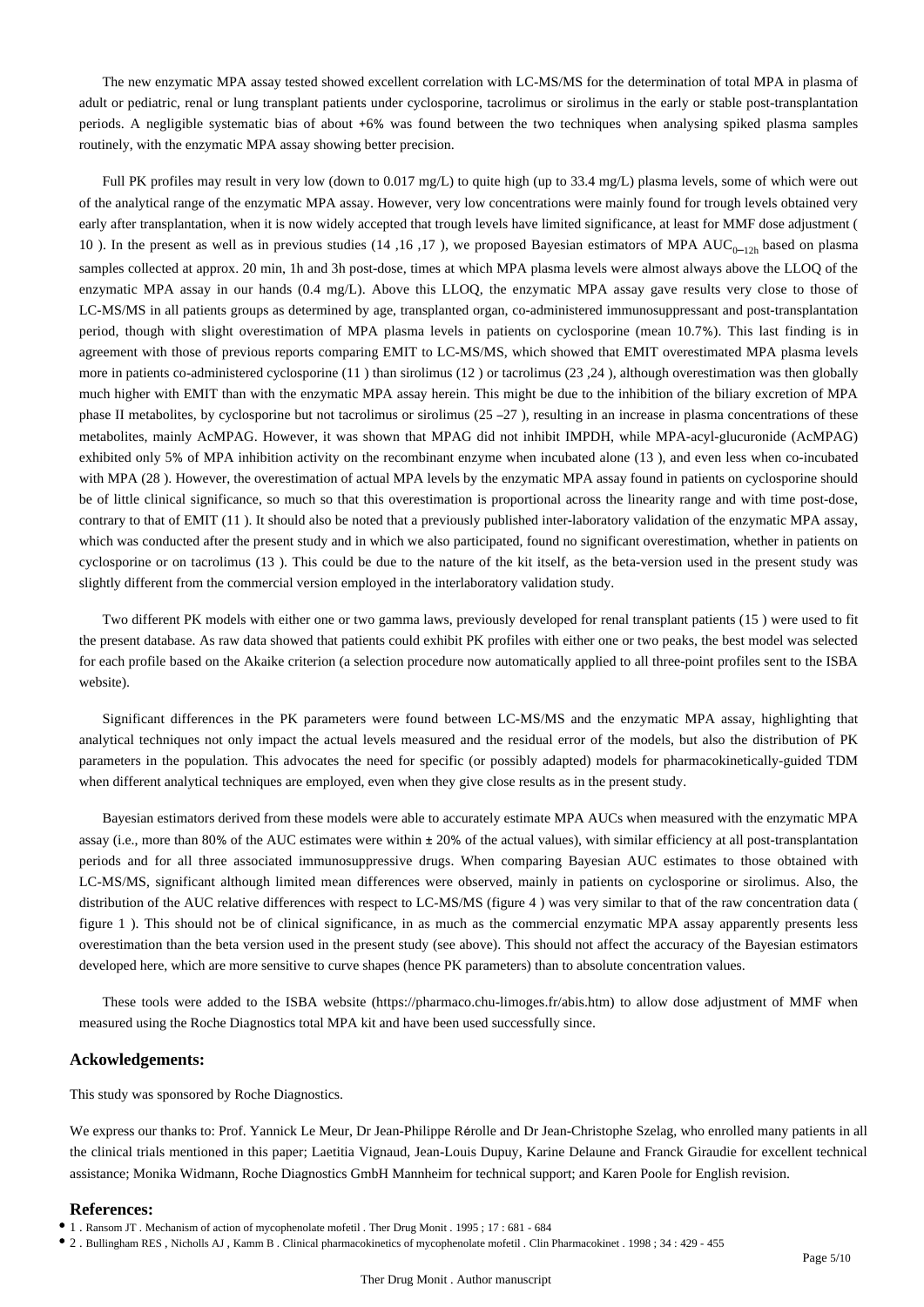- 3 . Shipkova M , Armstrong VW , Wieland E . Identification of glucoside and carboxyl-linked glucuronide conjugates of mycophenolic acid in plasma of transplant recipients treated with mycophenolate mofetil . Br J Pharmacol . 1999 ; 126 : 1075 - 1082
- 4 . Picard N , Cresteil T , Premaud A , Marquet P . Characterization of a phase 1 metabolite of mycophenolic acid produced by CYP3A4/5 . Ther Drug Monit . 2004 ; 26 : 600 - 608
- 5 . Picard N , Marquet P . In vitro study of mycophenolic acid glucuronidation . Drug Metab Dispos . 2004 ; 32 : 1524 -
- 6 . van Gelder T , Hilbrands LB , Vanrenterghem Y . A randomized double-blind, multicenter plasma concentration controlled study of the safety and efficacy of oral mycophenolate mofetil for the prevention of acute rejection after kidney transplantation . Transplantation . 1999 ; 68 : 261 - 266
- 7 . Kuypers DR , Claes K , Evenepoel P . Long-term changes in mycophenolic acid exposure in combination with tacrolimus and corticosteroids are dose dependent and not reflected through plasma concentration: A prospective study in 100 de novo renal allograFt recipients . J Clin Pharmacol . 2003 ; 43 : 866 - 880
- 8 . Kuypers DR , deJonge H , Naesens M . Current Target Ranges of Mycophenolic Acid Exposure and Drug-Related Adverse Events: A 5-Year, Open-Label, Prospective, Clinical Follow-Up Study in Renal Allograft Recipients . Clin Ther . 2008 ; 30 : 673 - 683
- 9 . van Gelder T , Le Meur Y , Shaw LM , Oellerich M , DeNofrio D , Holt C , Holt DW , Kaplan B , Kuypers D , Meiser B , Toenshoff B , Mamelok RD . Therapeutic drug monitoring of mycophenolate mofetil in transplantation . Ther Drug Monit . 2006 ; 28 : 145 - 154
- 10 . Knight SR , Morris PJ . Does the Evidence Support the Use of Mycophenolate Mofetil Therapeutic Drug Monitoring in Clinical Practice? A Systematic Review . Transplantation  $2008 \cdot 85 \cdot 1675 = 1685$
- 11 . Premaud A , Rousseau A , Le Meur Y , Lachâtre G , Marquet P . Comparison of liquid chromatography-tandem mass spectrometry with a commercial enzyme-multiplied immunoassay for the determination of plasma MPA in renal transplant recipients and consequences for therapeutic drug monitoring . Ther Drug Monit . 2004 ; 26 : 609 - 619
- 12 . Premaud A , Rousseau A , Picard N , Marquet P . Determination of mycophenolic acid plasma levels in renal transplant recipients co-administered sirolimus: comparison of an enzyme multiplied immunoassay technique (EMIT) and liquid chromatography-tandem mass spectrometry . Ther Drug Monit . 2005 ; 27 : 354 - 361
- 13 . Brandhorst G , Marquet P , Shaw LM , Liebisch G , Schmitz G , Coffing MJ , Domke I , Streit F , Luthe H , Oellerich M . Multicenter evaluation of a new IMPDH inhibition assay for the quantification of total mycophenolic acid in plasma . Ther Drug Monit . 2008 ; 30 : 428 - 433
- 14 . Le Meur Y , Büchler M , Lavaud S , Etienne I , Westeel PF , Thierry A , Caillard S , Villemain F , Hurault de Ligny B , Rostaing L , Thervet E , Szelag JC , Rérolle JP , Touchard G , Rousseau A , Marquet P . Personalized Mycophenolate Mofetil dosing based on drug exposure significantly improves patient outcome after renal transplantation . Am J Transplant . 2007 ; 7 : 2496 - 2503
- 15 . Prémaud A , Debord J , Rousseau A , Le Meur Y , Toupance O , Lebranchu Y , Hoizey G , Le Guellec C , Marquet P . A double absorption-phase model adequately describes mycophenolic acid plasma profiles in de novo renal transplant recipients given oral mycophenolate mofetil . Clin Pharmacokinet . 2005 ; 44 : 837 - 847
- 16 . Prémaud A , Le Meur Y , Debord J , Szelag JC , Rousseau A , Hoizey G , Toupance O , Marquet P . Maximum a posteriori bayesian estimation of mycophenolic acid pharmacokinetics in renal transplant recipients at different postgrafting periods . Ther Drug Monit . 2005 ; 27 : 354 - 361
- 17 . Marquet P . Clinical application of population pharmacokinetic methods developed for immunosuppressive drugs . Ther Drug Monit . 2005 ; 27 : 727 732
- 18 . van Gelder T , Silva HT , de Fijter JW , Budde K , Kuypers D , Tyden G , Lohmus A , Sommerer C , Hartmann A , Le Meur Y , Oellerich M , Holt DW , Tönshoff B , Keown P, Campbell S, Mamelok RD. Comparing mycophenolate mofetil regimens for de novo renal transplant recipients: the fixed-dose concentration-controlled trial. Transplantation . 2008 ; 86 : 1043 - 1051
- 19 . D'Argenio DZ . Optimal sampling times for pharmacokinetics experiments . J Pharmacokinet Biopharm . 1981 ; 9 : 739 756
- 20 . Saint-Marcoux F, Knoop C, Debord J, Thiry P, Rousseau A, Estenne M, Marquet P. Pharmacokinetic study of tacrolimus in cystic fibrosis and non-cystic fibrosis lung transplant patients and design of Bayesian estimators using limited sampling strategies . Clin Pharmacokinet . 2005 ; 44 : 1317 - 1328
- 21 . Passing H, Bablok W . A new biometrical procedure for testing the equality of measurements from two different analytical methods. Application of linear regression procedures for method comparison studies in clinical chemistry, Part I . J Clin Chem Clin Biochem . 1983 ; 21 : 709 - 720
- 22 . Bland JM , Altman DG . Statistical methods for assessing agreement between two methods of clinical measurement . Lancet . 1986 ; 1 : 307 310
- 23 . Hosotsubo H , Takahara S , Imamura R . Analytic validation of the enzyme multiplied immunoassay technique for the determination of mycophenolic acid in plasma from renal transplant recipients compared with a high-performance liquid chromatographic assay . Ther Drug Monit . 2001 ; 23 : 669 - 674
- 24 . Schütz E , Shipkova M , Armstrong VW . Therapeutic drug monitoring of mycophenolic acid: comparison of HPLC and immunoassay reveals new MPA metabolites . Transplant Proc . 1998 ; 30 : 1185 - 1187
- 25 . van Gelder T , Klupp J , Barten MJ . Comparison of the effects of tacrolimus and cyclosporine on the pharmacokinetics of mycophenolic acid . Ther Drug Monit . 2001 ; 23 : 119 - 128
- 26 . Sawamoto T , van Gelder T , Christians U . Membrane transport of mycophenolate mofetil and its active metabolite, mycophenolic acid in MDCK and MDR1-MDCK cell monolayers [Abstract] . J Heart Lung Transplant . 2001 ; 20 : 234 - 235
- 27 . Picard N, Premaud A, Rousseau A, Le Meur Y, Marquet P. A comparison of the effect of ciclosporine and sirolimus on the pharmacokinetics of mycophenolate in renal transplant patients . Br J Clin Pharmacol . 2006 ; 62 : 477 - 484
- 28 . Gensburger O , Picard N , Marquet P . Effect of mycophenolate acyl-glucuronide (AcMPAG) on human recombinant type 2 inosine monophosphate dehydrogenase (IMPDH II) . Clin Chem . [in Press]

#### **Figure 1**

Comparison of the Roche enzymatic MPA assay run on the COBAS INTEGRA system with LC-MS/MS using plasma samples with MPA concentration > 0.4 mg/L, as determined by the enzymatic MPA assay. A) Passing-Bablok correlation analysis. B) Normalized relative differences (i.e., (enzymatic MPA assay – LC-MS/MS)/mean of (enzymatic MPA assay and LC-MS/MS) plotted against increasing mean concentration, as represented by sequence number.

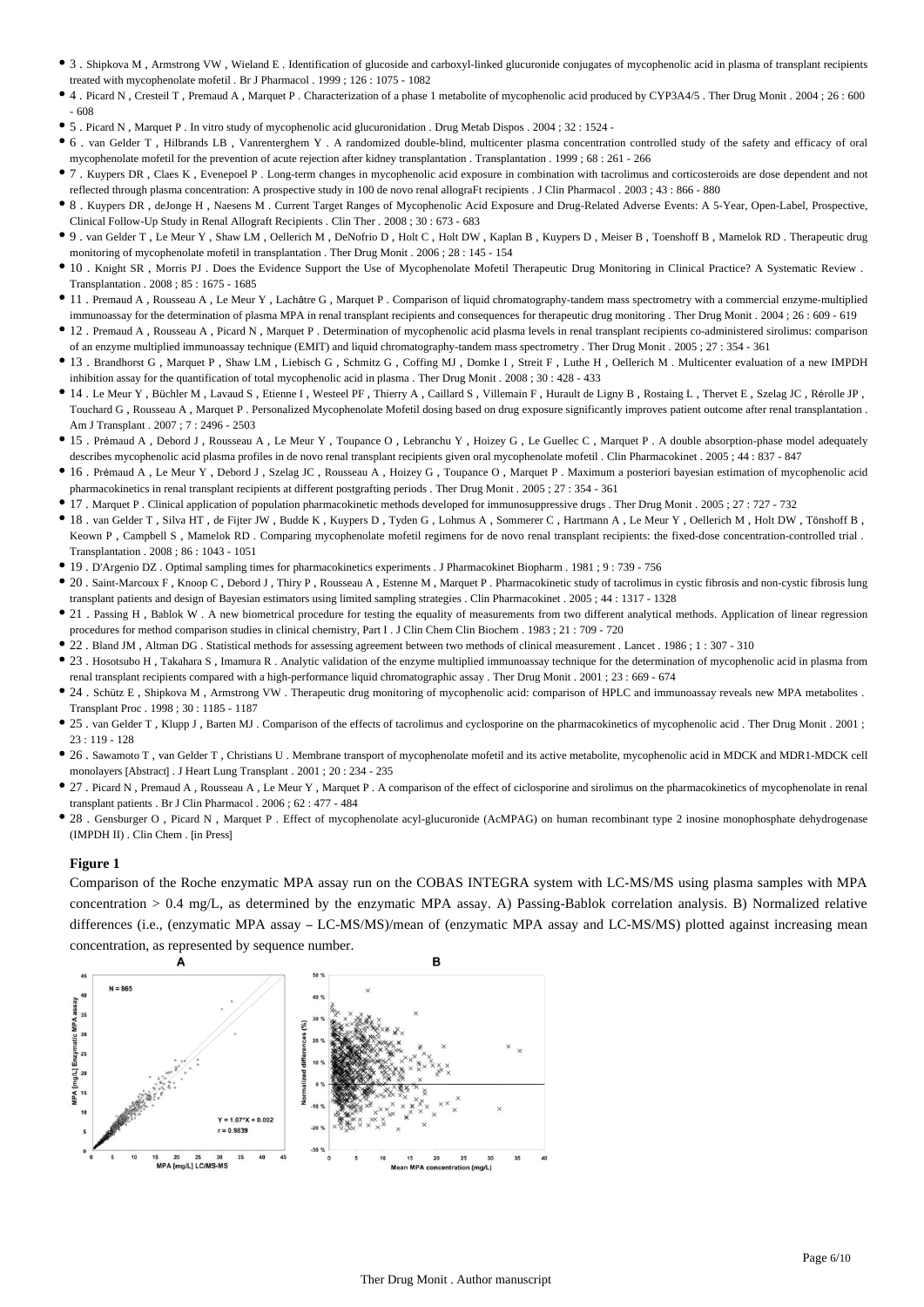# **Figure 2**

Bias of the Bayesian estimates of MPA  $AUC_{0-12h}$  obtained using the 20 min-1h-3h sampling schedule with respect to the "true", trapezoidal  $AUC_{0-12h}$  sorted out by: A) associated immunosuppressant; and B) post-transplantation periods.

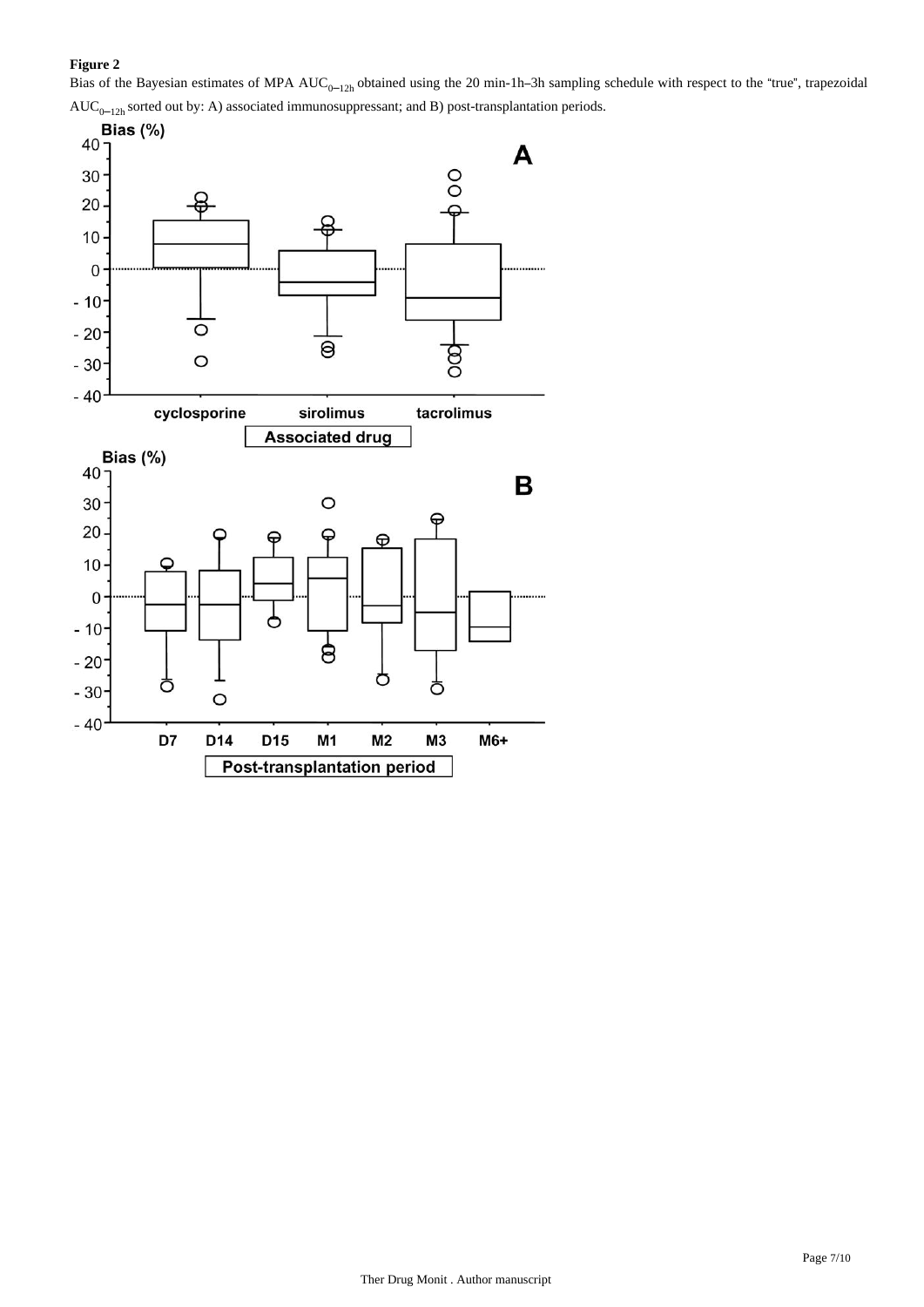### **Figure 3**

Examples of concentration-time profiles of MPA measured using the enzymatic MPA assay and estimated using the Bayesian method and the 20 min-1h–3h sampling schedule. A) Profile obtained early after transplantation in a patient given tacrolimus, showing a double plasma concentration peak. B) Profile obtained in a stable patient given cyclosporine, with no second concentration peak.



- **Measured concentrations**  $\bullet$
- O Concentrations used for MAP-Bayesian estimation



#### **Figure 4**

Bland-Altman representation of the relative bias of MPA Bayesian estimates obtained using concentrations measured at approx. 20 min, 1h and 3h post-dose with the enzymatic MPA assay as compared to LC-MS/MS.

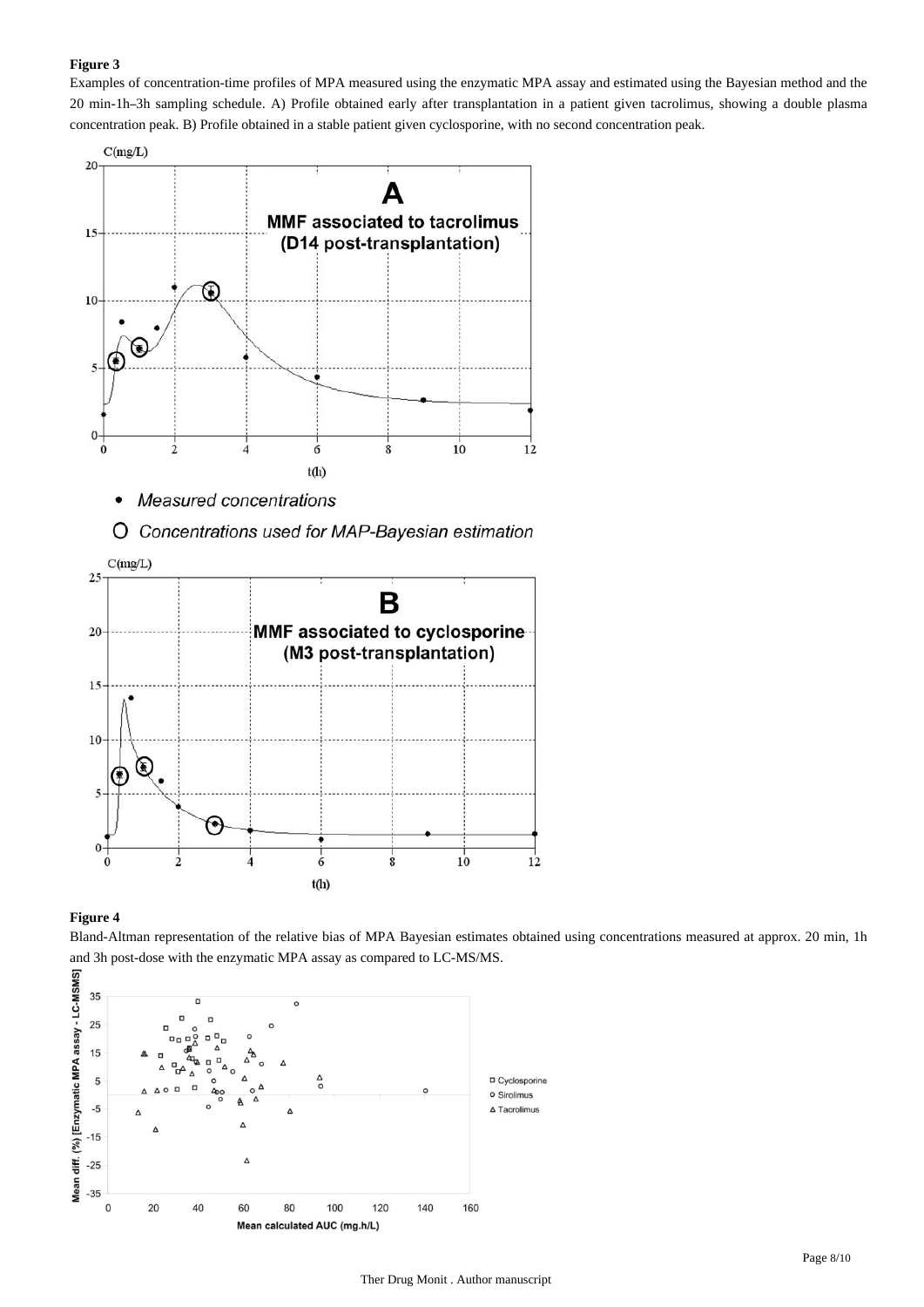## **Table I**

| Cross-checking of internal quality controls analysed using the enzymatic MPA assay and LC-MS/MS in parallel. |  |  |  |
|--------------------------------------------------------------------------------------------------------------|--|--|--|
|                                                                                                              |  |  |  |

| Method              | <b>IQC</b> sample | $N =$<br>Target (mg/L)<br>Median concentration (range) (mg/L) |    |                        | Coefficient of variation (%) | Median accuracy (range) (%) |  |
|---------------------|-------------------|---------------------------------------------------------------|----|------------------------|------------------------------|-----------------------------|--|
| Enzymatic MPA assay | TDM Online 1      | 45<br>0.8                                                     |    | $0.85(0.79-0.93)$      | 4.2%                         | $106.3(98.8 - 116.3)$       |  |
|                     | TDM Online 2      | 3.5                                                           | 45 | $3.54(3.43 - 3.71)$    | 1.8%                         | $101.1(98.0 - 106.0)$       |  |
|                     | TDM Online 3      | 12.0                                                          | 45 | $12.0(11.38 - 12.55)$  | 2.5%                         | $100.0(94.8 - 104.6)$       |  |
| LC-MS/MS            | TDM Online 1      | 0.8                                                           | 44 | $0.81(0.69 - 0.94)$    | 8.4%                         | $101.3(86.0 - 117.4)$       |  |
|                     | TDM Online 2      | 3.5                                                           | 45 | $3.39(3.00 - 3.91)$    | 7.1%                         | $96.9(85.7 - 111.7)$        |  |
|                     | TDM Online 3      | 12.0                                                          | 45 | $11.60(10.30 - 14.30)$ | 8.6%                         | $96.7(85.83 - 119.17)$      |  |
| Enzymatic MPA assay | ChromSystem 1     | 1.8                                                           | 68 | $2.08(1.80 - 2.22)$    | 4.5%                         | $115.6(100.0 - 123.3)$      |  |
|                     | ChromSystem 2     | 4.86                                                          | 68 | $6.22(5.57 - 6.59)$    | 4.1%                         | $128.0(114.6 - 135.6)$      |  |
| LC-MS/MS            | ChromSystem 1     | 1.8                                                           | 68 | $1.94(1.56 - 2.14)$    | 7.1%                         | $107.8(86.7 - 118.9)$       |  |
|                     | ChromSystem 2     | 4.86                                                          | 67 | $5.16(4.27 - 5.77)$    | 6.5%                         | $106.2(87.9 - 118.7)$       |  |

### **Table II**

Analysis of blinded control samples from the Mycophenolate International Proficiency Testing Scheme (www.bioanalytics.co.uk ) by the enzymatic MPA assay and LC-MS/MS in parallel.

|                      |    | <b>M22A Patient pool</b>                                                                                      |                 | <b>M23A Patient pool</b> |                 | <b>M30A Spiked sample</b> |                 | <b>M30 B Spiked sample</b> |                 | <b>M31A Patient Sample</b> |                 | M32 B Spiked sample  |                 |
|----------------------|----|---------------------------------------------------------------------------------------------------------------|-----------------|--------------------------|-----------------|---------------------------|-----------------|----------------------------|-----------------|----------------------------|-----------------|----------------------|-----------------|
|                      |    | <b>Enzymatic MPA</b>                                                                                          |                 | <b>Enzymatic MPA</b>     |                 | <b>Enzymatic MPA</b>      |                 | <b>Enzymatic MPA</b>       |                 | <b>Enzymatic MPA</b>       |                 | <b>Enzymatic MPA</b> |                 |
|                      |    | assay                                                                                                         | <b>LC-MS/MS</b> | assay                    | <b>LC-MS/MS</b> | assay                     | <b>LC-MS/MS</b> | assay                      | <b>LC-MS/MS</b> | assay                      | <b>LC-MS/MS</b> | assay                | <b>LC-MS/MS</b> |
| Number<br>replicates | of | 16                                                                                                            | 16              | 16                       | 16              | 16                        | 16              | 16                         | 16              | 15                         |                 | 15                   | 15              |
| Median               |    | $(mg/L)$ 1.55 (1.45-1.62) 1.58 (1.34-1.58 (1.50-1.64) 1.51 (1.30-3.66 (2.60-3.78) 3.58 (2.92-1.13 (1.06-1.20) |                 |                          |                 |                           |                 |                            | $1.09(0.90 -$   | $1.86(1.80-1.91)$          | $1.75(1.58 -$   | $10.47(10.08 -$      | $10.65(9.23 -$  |
| (range)              |    |                                                                                                               | (.76)           |                          | 1.86)           |                           | 3.88            |                            | 1.20)           |                            | 1.95)           | 14.14)               | 11.30)          |
| Mean $(mg/L)$        |    | 1.55                                                                                                          | 1.57            | 1.57                     | 1.53            | 3.59                      | 3.52            | 1.13                       | 1.06            | 1.85                       | 1.76            | 10.89                | 10.40           |
| $CV\%$               |    | 2.8                                                                                                           | 8.7             | 2.67                     | 10.7            | 7.6                       | 9.4             | 3.8                        | 8.4             |                            | 6.0             | 12.2                 | 6.9             |